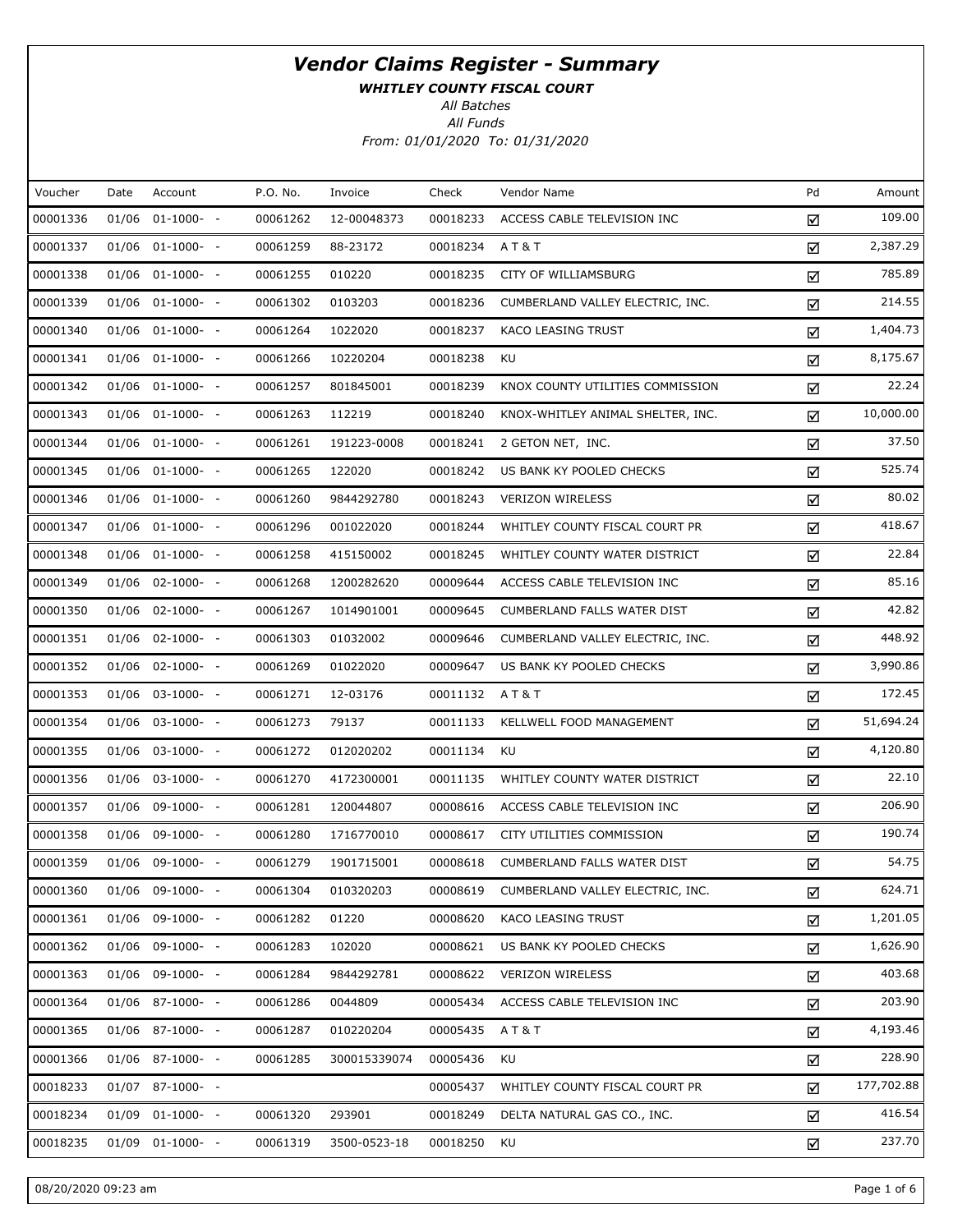WHITLEY COUNTY FISCAL COURT

All Batches

| Voucher  | Date  | Account              | P.O. No. | Invoice      | Check    | Vendor Name                              | Pd | Amount     |
|----------|-------|----------------------|----------|--------------|----------|------------------------------------------|----|------------|
| 00018236 | 01/09 | $02 - 1000 - -$      | 00061321 | 0245449      | 00009649 | DELTA NATURAL GAS CO., INC.              | ☑  | 450.51     |
| 00018237 |       | $01/09$ 03-1000- -   | 00061322 | 01204924     | 00011137 | DELTA NATURAL GAS CO., INC.              | ☑  | 1,957.95   |
| 00018238 | 01/09 | 09-1000- -           | 00061323 | 807261802123 | 00008624 | TIME WARNER CABLE                        | ☑  | 194.77     |
| 00018239 |       | $01/09$ $01-1000-$ - | 00061360 | 01092020     | 00018251 | ANDREW CROLEY, CORONER                   | ☑  | 833.34     |
| 00018240 |       | $01/09$ 03-1000- -   | 00061359 | 192020       | 00011138 | WHITLEY COUNTY FISCAL COURT PR           | ☑  | 96.24      |
| 00018241 |       | $01/09$ $04-1000-$ - | 00061361 | 1092020      | 00000929 | WILLIAMSBURG-WHITLEY CO. AIRPORT BD.     | ☑  | 5,000.00   |
| 00018242 |       | 01/09 87-1000- -     | 00061358 | 162020       | 00005438 | WILLIAMSBURG-WHITLEY CO. AIRPORT BD.     | ☑  | 199.91     |
| 00018243 |       | $01/13$ $01-1000-$ - | 00061382 | 6065496000-0 | 00018252 | AT&T                                     | ☑  | 499.28     |
| 00018244 |       | $01/13$ $01-1000-$ - | 00061372 | 01082020     | 00018253 | AT & T MOBILITY                          | ☑  | 577.32     |
| 00018245 |       | $01/13$ $01-1000-$ - | 00061366 | 190675       | 00018254 | DAV                                      | ☑  | 372.81     |
| 00018246 |       | $01/13$ $01-1000-$ - | 00061374 | 941856201010 | 00018255 | TIME WARNER CABLE                        | ☑  | 174.93     |
| 00018247 |       | $01/13$ 03-1000- -   | 00061364 | 001200020001 | 00011139 | CITY OF WILLIAMSBURG                     | ☑  | 12,069.46  |
| 00018248 |       | $01/13$ 09-1000- -   | 00061383 | 155060-7     | 00008625 | DELTA NATURAL GAS CO., INC.              | ☑  | 316.65     |
| 00018249 |       | $01/13$ 09-1000- -   | 00061384 | 9845552243   | 00008626 | <b>VERIZON WIRELESS</b>                  | ☑  | 29.57      |
| 00018250 |       | $01/13$ 87-1000- -   | 00061376 | 3114632309   | 00005439 | A T & T                                  | ☑  | 910.50     |
| 00018251 |       | $01/13$ 87-1000- -   | 00061377 | 9121340177   | 00005440 | NI GOVERNMENT SERVICES, INC.             | ☑  | 73.73      |
| 00018252 |       | $01/21$ 87-1000- -   |          |              | 00005441 | WHITLEY COUNTY FISCAL COURT PR           | ☑  | 215,437.33 |
| 00018253 |       | $01/21$ $01-1000-$ - | 00061235 | 123019       | 00018257 | AMBER OWENS                              | ☑  | 10.00      |
| 00018254 |       | $01/21$ $01-1000-$ - | 00061378 | 11320        | 00018258 | ANDY MOSES                               | ☑  | 200.00     |
| 00018255 |       | $01/21$ 87-1000- -   | 00061240 | 025085-00    | 00005442 | BISSELL'S, INC.                          | ☑  | 1,320.18   |
| 00018256 |       | $01/21$ $01-1000-$ - | 00061330 | 165695       | 00018260 | BLUEGRASS/ KESCO INCORPORATED            | ☑  | 580.00     |
| 00018257 |       | $01/21$ $01-1000-$ - | 00061465 | 0017681      | 00018261 | <b>BYRD GLASS COMPANY</b>                | ☑  | 125.00     |
| 00018258 |       | $01/21$ $01-1000-$ - | 00061121 | W329638      | 00018262 | CANADA AUTO PARTS                        | ☑  | 889.79     |
| 00018259 |       | $01/21$ $01-1000-$ - | 00061363 | 0012-0001500 | 00018263 | CITY OF WILLIAMSBURG                     | ☑  | 2,645.30   |
| 00018260 |       | $01/21$ $01-1000-$ - | 00061146 | 510          | 00018264 | COMPUTER CLINC                           | ☑  | 150.00     |
| 00018261 |       | $01/21$ $01-1000-$ - | 00061385 | $5 - 321$    | 00018265 | CORBIN INDUSTRIAL DEVELOPMENT COMMISSION | ☑  | 10,000.00  |
| 00018262 |       | $01/21$ $01-1000-$ - | 00061362 | 010920       | 00018266 | <b>CROLEY FUNERAL HOME</b>               | ☑  | 500.00     |
| 00018263 |       | $01/21$ $01-1000-$ - | 00061245 | 01220        | 00018267 | DAV                                      | ☑  | 650.00     |
| 00018264 |       | $01/21$ $01-1000-$ - | 00061290 | 286857       | 00018268 | D C ELEVATOR COMPANY, INC.               | ☑  | 1,150.77   |
| 00018265 |       | $01/21$ $01-1000-$ - | 00061200 | 8371         | 00018269 | DONNA ROSE COMPANY, INC.                 | ☑  | 1,228.00   |
| 00018266 |       | $01/21$ $01-1000-$ - | 00061308 | 28459        | 00018270 | EMCON HOME GUARD, INC.                   | ☑  | 1,020.00   |
| 00018267 |       | $01/21$ $01-1000-$ - | 00061333 | 241-02       | 00018271 | EZ COUNTRY, INC.                         | ☑  | 885.00     |
| 00018268 |       | $01/21$ $01-1000-$ - | 00061227 | FA4185-04    | 00018272 | FIDELITY ASSOCIATES, INC.                | ☑  | 348.25     |
| 00018269 |       | $01/21$ $01-1000-$ - | 00061197 | 633014-00    | 00018273 | FORESTRY SUPPLIERS INC                   | ☑  | 232.23     |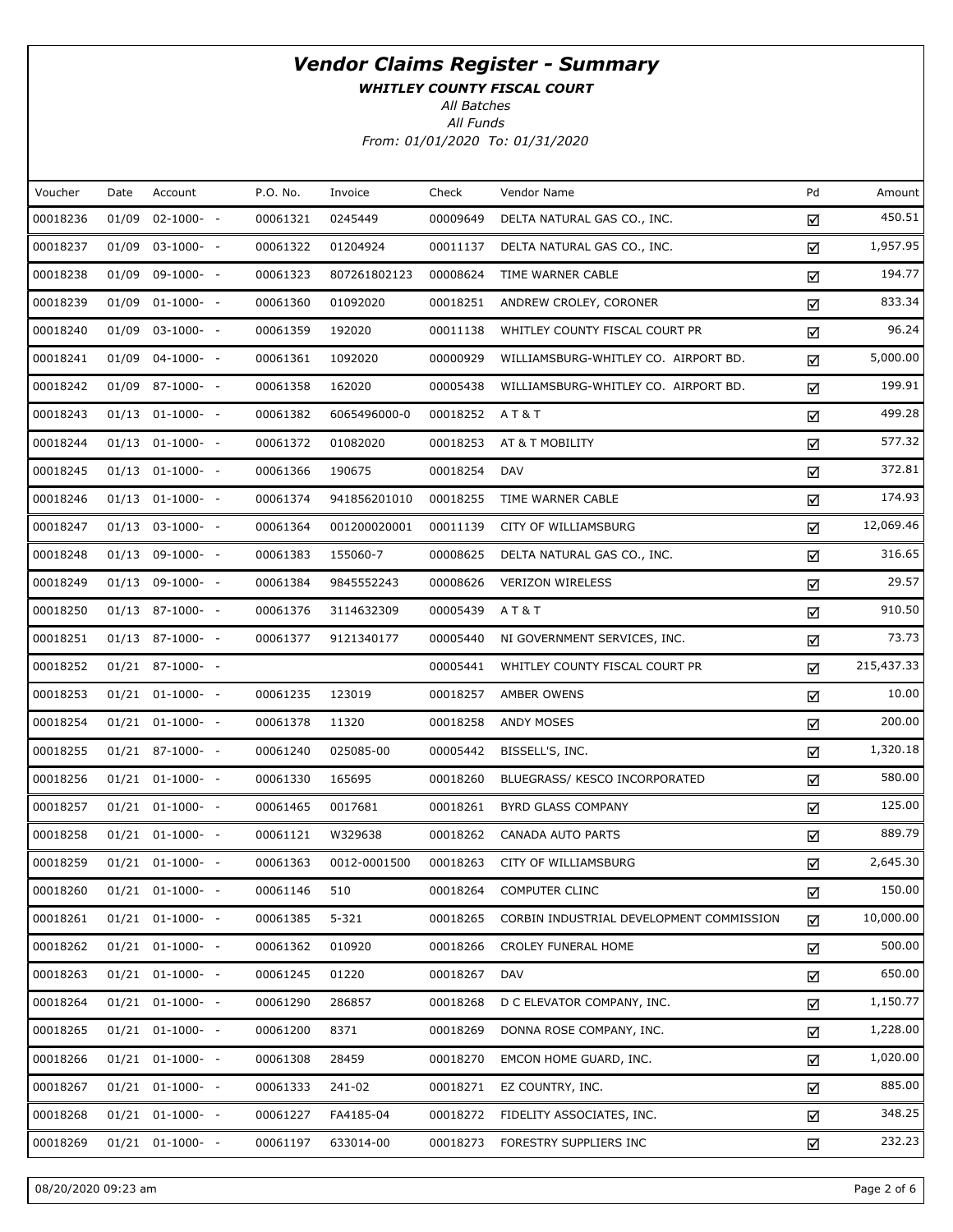WHITLEY COUNTY FISCAL COURT

All Batches

| Voucher  | Date | Account              | P.O. No. | Invoice      | Check    | Vendor Name                           | Pd | Amount    |
|----------|------|----------------------|----------|--------------|----------|---------------------------------------|----|-----------|
| 00018270 |      | $01/21$ $01-1000-$ - | 00061167 | 1016/2621    | 00018274 | <b>HARDEE'S</b>                       | ☑  | 153.20    |
| 00018271 |      | $01/21$ 87-1000- -   | 00061312 | 032112       | 00005443 | HIGHBRIDGE SPRING WATER CO, INC.      | ☑  | 136.50    |
| 00018272 |      | $01/21$ $01-1000-$ - | 00061339 | 01072020     | 00018276 | JIM THORNTON - 3RD DISTRICT CONSTABLE | ☑  | 200.00    |
| 00018273 |      | $01/21$ $01-1000-$ - | 00061224 | AR42612      | 00018277 | JOHNCO, INC.                          | ☑  | 26.16     |
| 00018274 |      | $01/21$ $01-1000-$ - | 00061115 | 496419       | 00018278 | JONES PIT STOP                        | ☑  | 62.00     |
| 00018275 |      | $01/21$ $01-1000-$ - | 00061243 | 1220         | 00018279 | K A C O ALL LINES FUND                | ☑  | 19,145.74 |
| 00018276 |      | $01/21$ $01-1000-$ - | 00061244 | 10220        | 00018280 | KACO WORKERS COMPENSATION FUND        | ☑  | 9,068.52  |
| 00018277 |      | $01/21$ $01-1000-$ - | 00061225 | 2019-115     | 00018281 | KENTUCKY ENGINEERING GROUP PLLC       | ☑  | 12,900.00 |
| 00018278 |      | $01/21$ $01-1000-$ - | 00061198 | 268237       | 00018282 | <b>KENWAY DISTRIBUTORS</b>            | ☑  | 251.00    |
| 00018279 |      | $01/21$ $01-1000-$ - | 00061332 | 128405       | 00018283 | KENTUCKY STATE TREASURER              | ☑  | 18,500.07 |
| 00018280 |      | $01/21$ 87-1000- -   | 00061344 | 110317       | 00005444 | LAUREL TERMITE CONTROL                | ☑  | 130.00    |
| 00018281 |      | $01/21$ $01-1000-$ - | 00061329 | 1620         | 00018285 | LONNIE FOLEY                          | ☑  | 200.00    |
| 00018282 |      | $01/21$ $01-1000-$ - | 00061316 | 2020-005     | 00018286 | FISCALSOFT CORPORATION                | ☑  | 4,000.00  |
| 00018283 |      | $01/21$ $01-1000-$ - | 00061353 | 020037702    | 00018287 | <b>NEWS JOURNAL</b>                   | ☑  | 100.00    |
| 00018284 |      | $01/21$ 87-1000- -   | 00061226 | INV77172     | 00005445 | PRECISION DUPLICATING SOLUTIONS INC   | ☑  | 147.87    |
| 00018285 |      | $01/21$ $01-1000-$ - | 00061161 | 102514 & 102 | 00018289 | PRINT SOURCE CONSULTING               | ☑  | 345.15    |
| 00018286 |      | $01/21$ $01-1000-$ - | 00060970 | 101568       | 00018290 | QUALITY CARE AUTO SERVICE             | ☑  | 1,925.65  |
| 00018287 |      | $01/21$ $01-1000-$ - | 00061355 | 182020       | 00018291 | <b>RON BOWLING</b>                    | ☑  | 200.00    |
| 00018288 |      | $01/21$ $01-1000-$ - | 00061348 | 037968       | 00018292 | SOUTHEAST APPARATUS, LLC              | ☑  | 235.78    |
| 00018289 |      | $01/21$ $01-1000-$ - | 00061411 | 2883-03      | 00018293 | THE KENTUCKY GAZETTE                  | ☑  | 77.00     |
| 00018290 |      | $01/21$ $01-1000-$ - | 00061420 | 24639        | 00018294 | THERMAL EQUIPMENT SERVICE CO.         | ☑  | 1,092.78  |
| 00018291 |      | $01/21$ $01-1000-$ - | 00061387 | 554          | 00018295 | TIMES TRIBUNE                         | ☑  | 99.50     |
| 00018292 |      | $01/21$ $01-1000-$ - | 00061367 | 1920         | 00018296 | TODD SHELLEY - SHERIFF                | ☑  | 378.00    |
| 00018293 |      | $01/21$ $01-1000-$ - | 00060971 | 1912-150059  | 00018297 | W D BRYANT & SONS INC.                | ☑  | 1,070.95  |
| 00018294 |      | $01/21$ $01-1000-$ - | 00061449 | #3126        | 00018298 | WENDY'S OF BOWLING GREEN, INC.        | ☑  | 172.48    |
| 00018295 |      | $01/21$ 87-1000- -   | 00061388 | 63076003     | 00005446 | <b>WEX BANK</b>                       | ☑  | 954.35    |
| 00018296 |      | $01/21$ $01-1000-$ - | 00061370 | 099059219    | 00018300 | <b>XEROX CORPORATION</b>              | ☑  | 386.32    |
| 00018297 |      | $01/21$ 02-1000- -   | 00061191 | 1016958434   | 00009651 | ARAMARK UNIFROM SERVICES              | ☑  | 747.47    |
| 00018298 |      | $01/21$ 02-1000- -   | 00061386 | 1125697      | 00009652 | BAPTIST HEALTH MEDICAL GROUP          | ☑  | 60.00     |
| 00018299 |      | $01/21$ 02-1000- -   | 00061133 | W329337      | 00009653 | CANADA AUTO PARTS                     | ☑  | 953.37    |
| 00018300 |      | $01/21$ 02-1000- -   | 00061345 | 35955V117890 | 00009654 | CARE PLUS MEDICAL INC                 | ☑  | 75.00     |
| 00018301 |      | $01/21$ 02-1000- -   | 00061042 | 6761752      | 00009655 | G & C SUPPLY CO. INC.                 | ☑  | 234.50    |
| 00018302 |      | $01/21$ 02-1000- -   | 00061216 | 012366       | 00009656 | HIGHBRIDGE SPRING WATER CO, INC.      | ☑  | 56.85     |
| 00018303 |      | $01/21$ 02-1000- -   | 00061307 | 433271       | 00009657 | HINKLE CONTRACTING COMPANY LLC        | ☑  | 6,988.37  |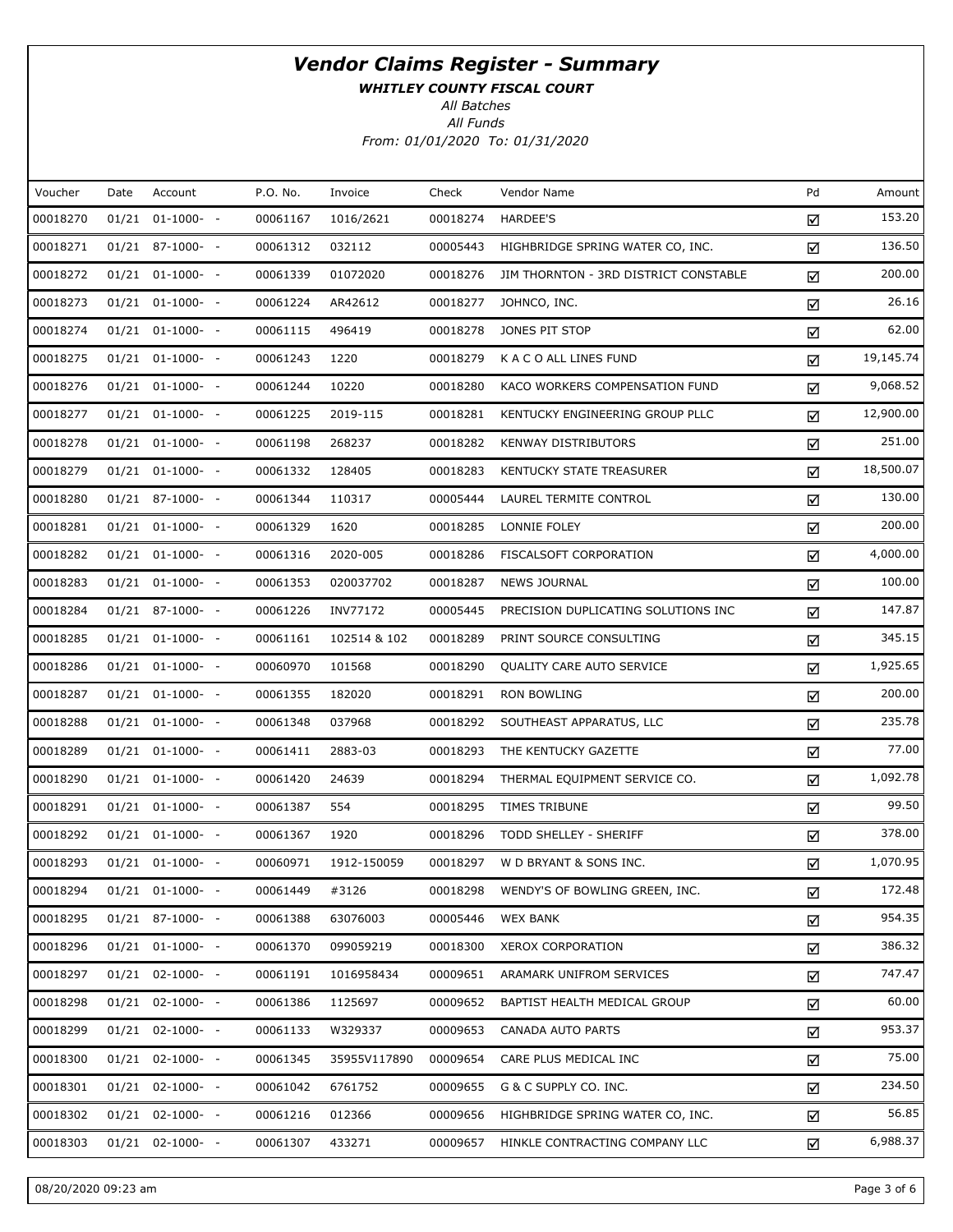WHITLEY COUNTY FISCAL COURT

All Batches

| Voucher  | Date | Account              | P.O. No. | Invoice      | Check    | Vendor Name                            | Pd | Amount    |
|----------|------|----------------------|----------|--------------|----------|----------------------------------------|----|-----------|
| 00018304 |      | $01/21$ $02-1000-$ - | 00061205 | 435226       | 00009658 | HINKLE CONTRACTING COMPANY LLC         | ☑  | 11,622.61 |
| 00018305 |      | $01/21$ $02-1000-$ - | 00061299 | 895596       | 00009659 | <b>HOLSTON GASES</b>                   | ☑  | 84.65     |
| 00018306 |      | $01/21$ $02-1000-$ - | 00061236 | 00413934     | 00009660 | HOMETOWN IGA #57                       | ☑  | 191.03    |
| 00018307 |      | $01/21$ $02-1000-$ - | 00061416 | 11320        | 00009661 | <b>JIMMY BATES</b>                     | ☑  | 25.50     |
| 00018308 |      | $01/21$ $02-1000-$ - | 00061243 | 1220         | 00009662 | K A C O ALL LINES FUND                 | ☑  | 2,919.97  |
| 00018309 |      | $01/21$ $02-1000-$ - | 00061244 | 10220        | 00009663 | KACO WORKERS COMPENSATION FUND         | ☑  | 8,540.00  |
| 00018310 |      | $01/21$ $02-1000-$ - | 00061192 | 3004085      | 00009664 | LYKINS OIL COMPANY                     | ☑  | 7,004.80  |
| 00018311 |      | $01/21$ $02-1000-$ - | 00061145 | 371904       | 00009665 | <b>OWENS AUTO PARTS</b>                | ☑  | 36,913.24 |
| 00018312 |      | $01/21$ 87-1000- -   | 00061356 | 172020       | 00005447 | PREFERRED LAB SERVICE                  | ☑  | 540.00    |
| 00018313 |      | $01/21$ $02-1000-$ - | 00061094 | 101571       | 00009667 | QUALITY CARE AUTO SERVICE              | ☑  | 1,925.04  |
| 00018314 |      | $01/21$ $02-1000-$ - | 00061254 | 11268        | 00009668 | W D BRYANT & SONS INC.                 | ☑  | 3,552.74  |
| 00018315 |      | $01/21$ $02-1000-$ - | 00061388 | 63076003     | 00009669 | <b>WEX BANK</b>                        | ☑  | 371.84    |
| 00018316 |      | $01/21$ $02-1000-$ - | 00061433 | INV01272964  | 00009670 | WHAYNE SUPPLY COMPANY                  | ☑  | 80.93     |
| 00018317 |      | $01/21$ 03-1000- -   | 00061337 | 5286         | 00011141 | <b>BEST TERMITE &amp; PEST</b>         | ☑  | 120.00    |
| 00018318 |      | $01/21$ 87-1000- -   | 00061239 | 025084-00    | 00005448 | BISSELL'S, INC.                        | ☑  | 548.83    |
| 00018319 |      | $01/21$ 03-1000- -   | 00061338 | 01012020     | 00011143 | <b>BRIAN LAWSON</b>                    | ☑  | 106.90    |
| 00018320 |      | $01/21$ 03-1000- -   | 00061199 | 121819       | 00011144 | <b>DANNY HOKE</b>                      | ☑  | 153.10    |
| 00018321 |      | $01/21$ 03-1000- -   | 00061398 | 014559       | 00011145 | DUGGERS SEPTIC CLEANING                | ☑  | 210.00    |
| 00018322 |      | $01/21$ 03-1000- -   | 00061417 | 422158       | 00011146 | EVAPAR, INC.                           | ☑  | 482.72    |
| 00018323 |      | $01/21$ 03-1000- -   | 00061381 | 441822927801 | 00011147 | FIRST NATIONAL BANK OF OMAHA           | ☑  | 921.68    |
| 00018324 |      | $01/21$ 03-1000- -   | 00061431 | 27094        | 00011148 | G & E DRIVE-IN                         | ☑  | 65.00     |
| 00018325 |      | $01/21$ 03-1000- -   | 00061336 | 26215932     | 00011149 | GREAT AMERICA FINANCIAL SERVICES, CORP | ☑  | 197.97    |
| 00018326 |      | $01/21$ 03-1000- -   | 00061163 | 1014/2589    | 00011150 | HARDEE'S                               | ☑  | 135.00    |
| 00018327 |      | $01/21$ 03-1000- -   | 00061217 | 012367       | 00011151 | HIGHBRIDGE SPRING WATER CO, INC.       | ☑  | 42.75     |
| 00018328 |      | $01/21$ 03-1000- -   | 00061352 | AR42971      | 00011152 | JOHNCO, INC.                           | ☑  | 403.30    |
| 00018329 |      | $01/21$ 03-1000- -   | 00061137 | 496420       | 00011153 | JONES PIT STOP                         | ☑  | 129.00    |
| 00018330 |      | $01/21$ $03-1000-$ - | 00061243 | 1220         | 00011154 | K A C O ALL LINES FUND                 | ☑  | 11,287.26 |
| 00018331 |      | $01/21$ $03-1000-$ - | 00061244 | 10220        | 00011155 | KACO WORKERS COMPENSATION FUND         | ☑  | 6,000.00  |
| 00018332 |      | $01/21$ $03-1000-$ - | 00061412 | 681          | 00011156 | KENTUCKY JAILERS ASSOCIATION           | ☑  | 825.00    |
| 00018333 |      | $01/21$ $03-1000-$ - | 00061371 | 182020       | 00011157 | LAUREL COUNTY FISCAL COURT             | ☑  | 238.02    |
| 00018334 |      | $01/21$ $03-1000-$ - | 00060981 | 171704       | 00011158 | NORVEX SUPPLY INC                      | ☑  | 4,950.45  |
| 00018335 |      | $01/21$ $03-1000-$ - | 00061356 | 172020       | 00011159 | PREFERRED LAB SERVICE                  | ☑  | 360.00    |
| 00018336 |      | $01/21$ $03-1000-$ - | 00061161 | 102514 & 102 | 00011160 | PRINT SOURCE CONSULTING                | ☑  | 264.23    |
| 00018337 |      | $01/21$ 03-1000- -   | 00061095 | 101572       | 00011161 | QUALITY CARE AUTO SERVICE              | ☑  | 985.89    |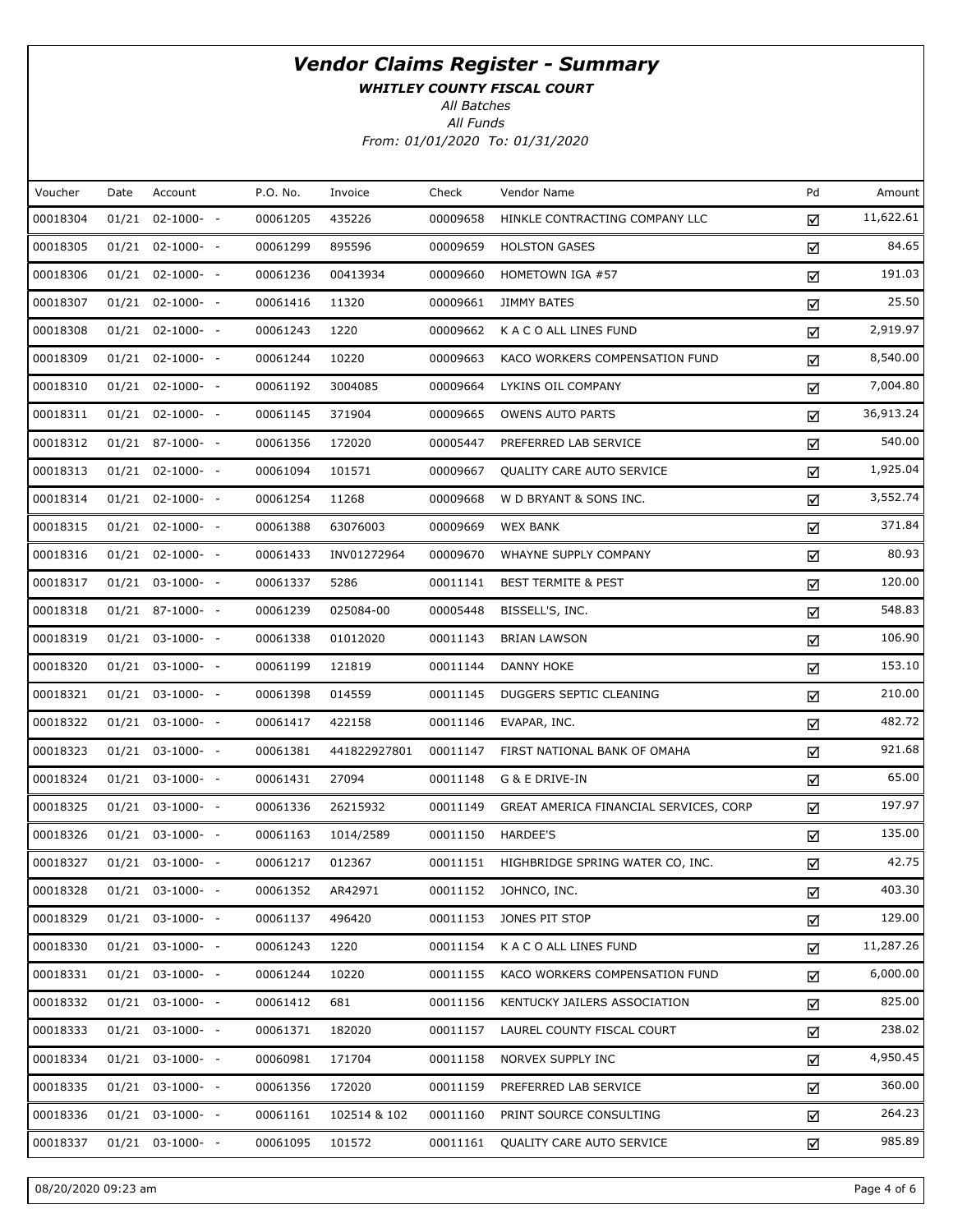WHITLEY COUNTY FISCAL COURT

All Batches

| Voucher  | Date | Account              | P.O. No. | Invoice      | Check    | Vendor Name                            | Pd | Amount     |
|----------|------|----------------------|----------|--------------|----------|----------------------------------------|----|------------|
| 00018338 |      | $01/21$ 03-1000- -   | 00061231 | 121619-50    | 00011162 | ROMAINE COMPANIES                      | ☑  | 1,050.00   |
| 00018339 |      | $01/21$ $03-1000-$ - | 00061063 | ADP15914     | 00011163 | SOUTHERN HEALTH PARTNERS INC           | ☑  | 31,124.62  |
| 00018340 |      | $01/21$ 03-1000- -   | 00060686 | 24340        | 00011164 | THERMAL EQUIPMENT SERVICE CO.          | ☑  | 4,185.10   |
| 00018341 |      | $01/21$ $03-1000-$ - | 00061172 | 1912-161847  | 00011165 | W D BRYANT & SONS INC.                 | ☑  | 56.97      |
| 00018342 |      | $01/21$ 03-1000- -   | 00061447 | #3068        | 00011166 | WENDY'S OF BOWLING GREEN, INC.         | ☑  | 150.99     |
| 00018343 |      | $01/21$ $03-1000-$ - | 00061388 | 63076003     | 00011167 | <b>WEX BANK</b>                        | ☑  | 1,603.63   |
| 00018344 |      | $01/21$ 03-1000- -   | 00061153 | INV6957889   | 00011168 | ZORO, INC.                             | ☑  | 167.04     |
| 00018345 |      | $01/21$ $04-1000-$ - | 00061422 | 1-14-2020-4  | 00000932 | MUNICIPAL EQUIPMENT INC                | ☑  | 140,000.00 |
| 00018346 |      | $01/21$ 09-1000- -   | 00061305 | 5918         | 00008628 | 911 BILLING SERVICE                    | ☑  | 19,964.89  |
| 00018348 |      | $01/21$ 09-1000- -   | 00061430 | 101394812, 1 | 00008630 | BOUND TREE MEDICAL, LLC                | ☑  | 21,514.27  |
| 00018349 |      | $01/21$ 09-1000- -   | 00061170 | W330254      | 00008631 | CANADA AUTO PARTS                      | ☑  | 35.97      |
| 00018350 |      | $01/21$ 09-1000- -   | 00061460 | 512          | 00008632 | <b>COMPUTER CLINC</b>                  | ☑  | 150.00     |
| 00018351 |      | $01/21$ 09-1000- -   | 00061230 | CPI082505    | 00008633 | CREATIVE PRODUCT SOURCE, INC.          | ☑  | 982.13     |
| 00018352 |      | $01/21$ 09-1000- -   | 00061435 | 173387       | 00008634 | DAVID HALL, ELECTRIC LLC               | ☑  | 285.00     |
| 00018353 |      | $01/21$ 09-1000- -   | 00061008 | 2119501      | 00008635 | EMERGENCY MEDICAL PRODUCTS, INC        | ☑  | 2,611.30   |
| 00018354 |      | $01/21$ 09-1000- -   | 00061143 | SI-45851     | 00008636 | <b>EMSAR CENTRAL</b>                   | ☑  | 1,165.38   |
| 00018355 |      | $01/21$ 09-1000- -   | 00061309 | 129818       | 00008637 | ENVIRONMENTAL WASTE SYSTEMS, LLC       | ☑  | 700.00     |
| 00018356 |      | $01/21$ 09-1000- -   | 00061298 | IN3886713    | 00008638 | FLEETMATICS USA, LLC                   | ☑  | 300.00     |
| 00018357 |      | $01/21$ 09-1000- -   | 00061012 | 002543       | 00008639 | <b>HOLSTON GASES</b>                   | ☑  | 3,695.60   |
| 00018358 |      | $01/21$ 09-1000- -   | 00061129 | 321379       | 00008640 | JOHNNY WHEELS OF CORBIN                | ☑  | 131.65     |
| 00018359 |      | $01/21$ 09-1000- -   | 00061243 | 1220         | 00008641 | K A C O ALL LINES FUND                 | ☑  | 3,830.14   |
| 00018360 |      | $01/21$ 09-1000- -   | 00061244 | 10220        | 00008642 | KACO WORKERS COMPENSATION FUND         | ☑  | 9,221.09   |
| 00018361 |      | $01/21$ 09-1000- -   | 00061389 | 1132020      | 00008643 | KY BOARD OF EMERGENCY MEDICAL SERVICES | ☑  | 75.00      |
| 00018362 |      | 01/21 09-1000- -     | 00061229 | 110163       | 00008644 | LAUREL TERMITE CONTROL                 | ☑  | 60.00      |
| 00018363 |      | $01/21$ 09-1000- -   | 00061326 | 4C22889      | 00008645 | LEGACY CHEVROLET BUICK GMC             | ☑  | 599.21     |
| 00018364 |      | $01/21$ 09-1000- -   | 00061406 | 3004083      | 00008646 | LYKINS OIL COMPANY                     | ☑  | 4,513.80   |
| 00018365 |      | $01/21$ 09-1000- -   | 00061185 | 200057660-IN | 00008647 | NEPHRON 203B OUTSOURCING FACILITY      | ☑  | 144.00     |
| 00018366 |      | $01/21$ 09-1000- -   | 00061112 | 1711977      | 00008648 | NORVEX SUPPLY INC                      | ☑  | 256.12     |
| 00018367 |      | $01/21$ 09-1000- -   | 00061226 | INV77172     | 00008649 | PRECISION DUPLICATING SOLUTIONS INC    | ☑  | 25.00      |
| 00018368 |      | $01/21$ 09-1000- -   | 00061356 | 172020       | 00008650 | PREFERRED LAB SERVICE                  | ☑  | 60.00      |
| 00018369 |      | $01/21$ 09-1000- -   | 00061089 | 101570       | 00008651 | QUALITY CARE AUTO SERVICE              | ☑  | 2,019.80   |
| 00018370 |      | $01/21$ 09-1000- -   | 00061097 | 037850       | 00008652 | SOUTHEAST APPARATUS, LLC               | ☑  | 102.40     |
| 00018371 |      | $01/21$ 09-1000- -   | 00061232 | 2395377-M    | 00008653 | STRYKER MEDICAL                        | ☑  | 4,566.69   |
| 00018372 |      | $01/21$ 09-1000- -   | 00061388 | 63076003     | 00008654 | <b>WEX BANK</b>                        | ☑  | 3,496.35   |